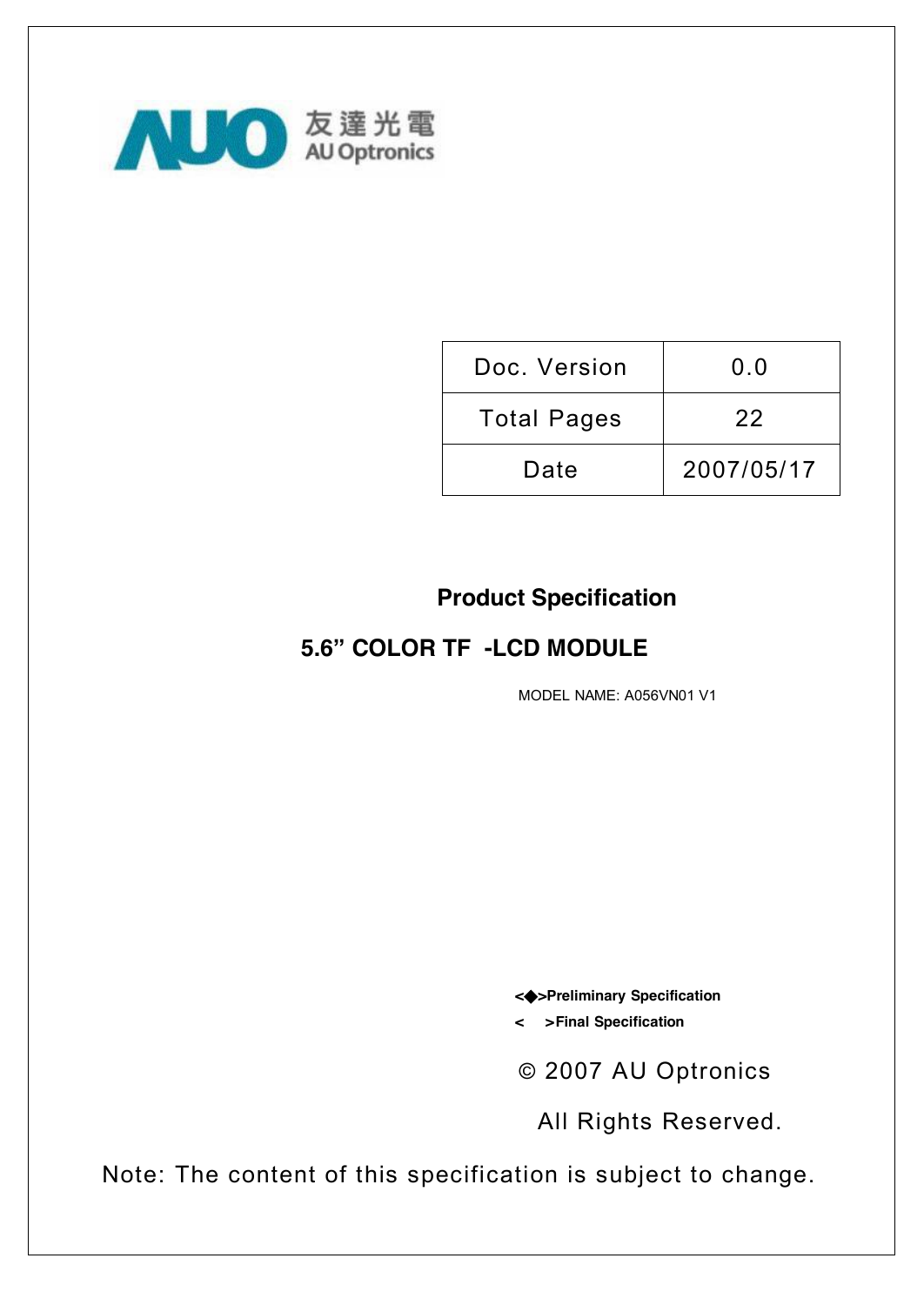| <b>Version</b> | <b>Revise Date</b> | Page                     | <b>Content</b> |
|----------------|--------------------|--------------------------|----------------|
| $0.0\,$        | 2007/05/17         | $\overline{\phantom{m}}$ | First draft.   |
|                |                    |                          |                |
|                |                    |                          |                |
|                |                    |                          |                |
|                |                    |                          |                |
|                |                    |                          |                |
|                |                    |                          |                |
|                |                    |                          |                |
|                |                    |                          |                |
|                |                    |                          |                |
|                |                    |                          |                |
|                |                    |                          |                |
|                |                    |                          |                |
|                |                    |                          |                |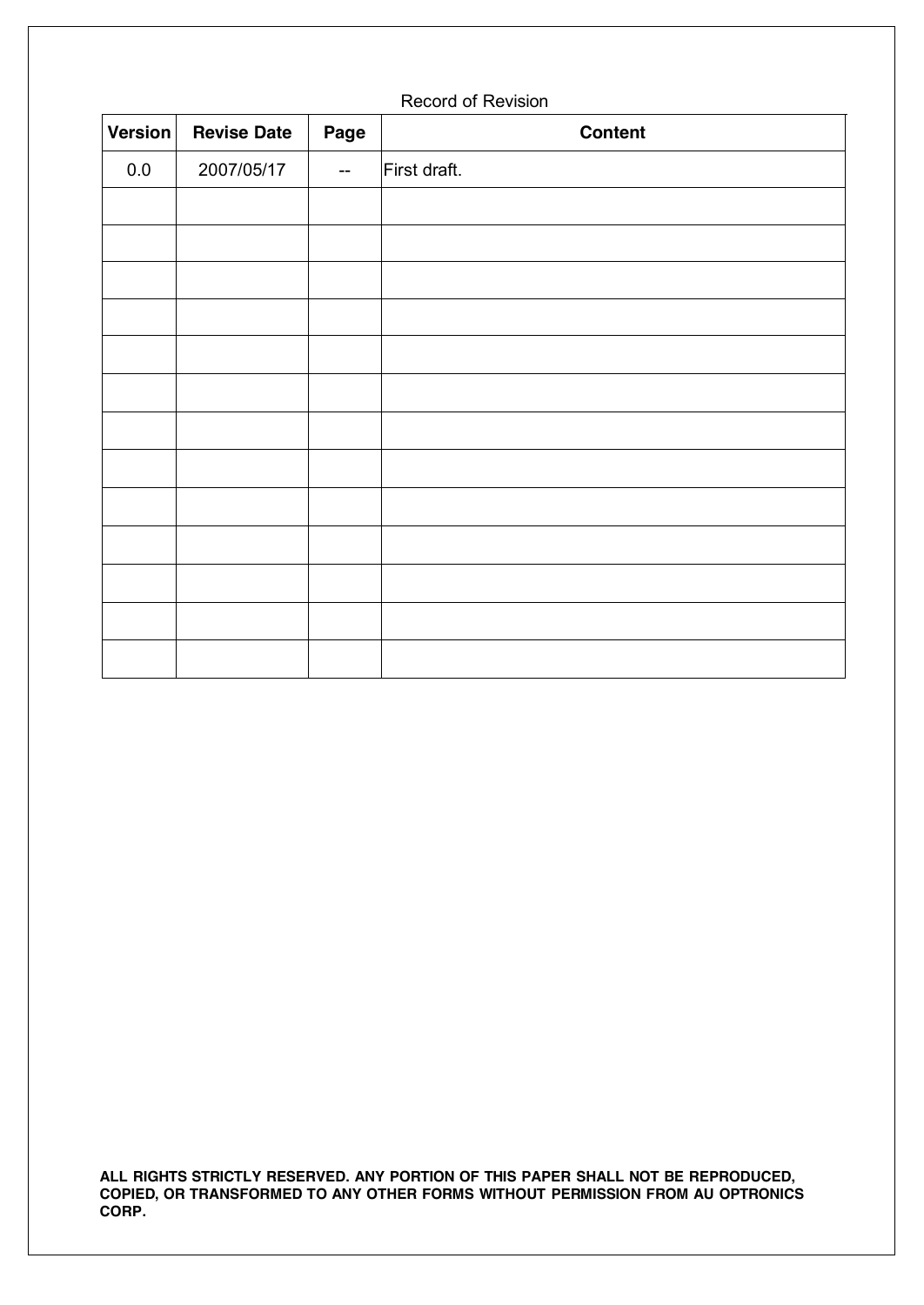

 $0.0$ **Version:**  $3/19$ Page:

## Contents

| 11<br>A. TIMING DIAGRAM          |
|----------------------------------|
| 12<br><b>B. TIMING CONDITION</b> |
|                                  |
|                                  |
|                                  |
|                                  |
|                                  |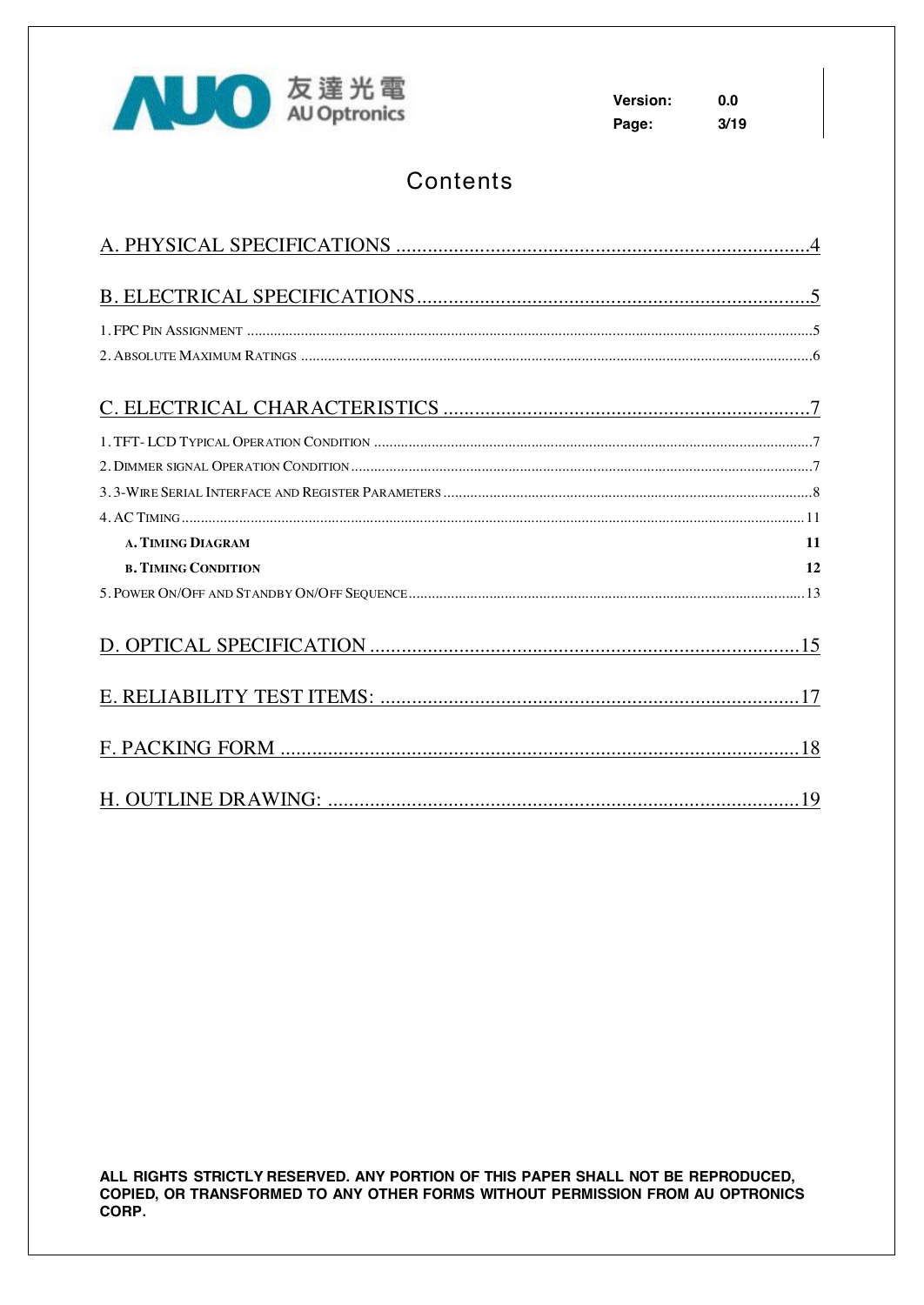

## A. Physical specifications

| NO.            | <b>Item</b>                | <b>Specification</b>             | <b>Remark</b> |
|----------------|----------------------------|----------------------------------|---------------|
| 1              | Display Resolution (dot)   | 640RGB (H) X 480 (V)             |               |
| 2              | Active Area (mm)           | 112.8 (H) X 84.6 (V) (tentative) |               |
| 3              | Screen Size (inch)         | 5.6" (Diagonal)                  |               |
| 4              | Dot Pitch (mm)             | $0.059$ (H) X 0.177 (V)          |               |
| 5              | <b>Color Configuration</b> | R. G. B. Stripe                  | Note 1        |
| 6              | Color Depth                | 262K Colors                      | Note 2        |
| $\overline{7}$ | Overall Dimension (mm)     | 123.38 (H) X 96.83 (V) X 6.6 (T) | Note 3        |
| 8              | Weight (g)                 | 102.5                            |               |
| 9              | <b>Touch Panel</b>         | Anti-Glare                       |               |
|                | surface treatment          |                                  |               |
| 10             | Display Mode               | Normally White                   |               |

Note 1: Below figure shows dot stripe arrangement.



Note 2: Full color display depends on 6-bit data signal (pin 12~17, 19~24 and 26~31). Note 3: Not include FPC. Refer to next page to get further information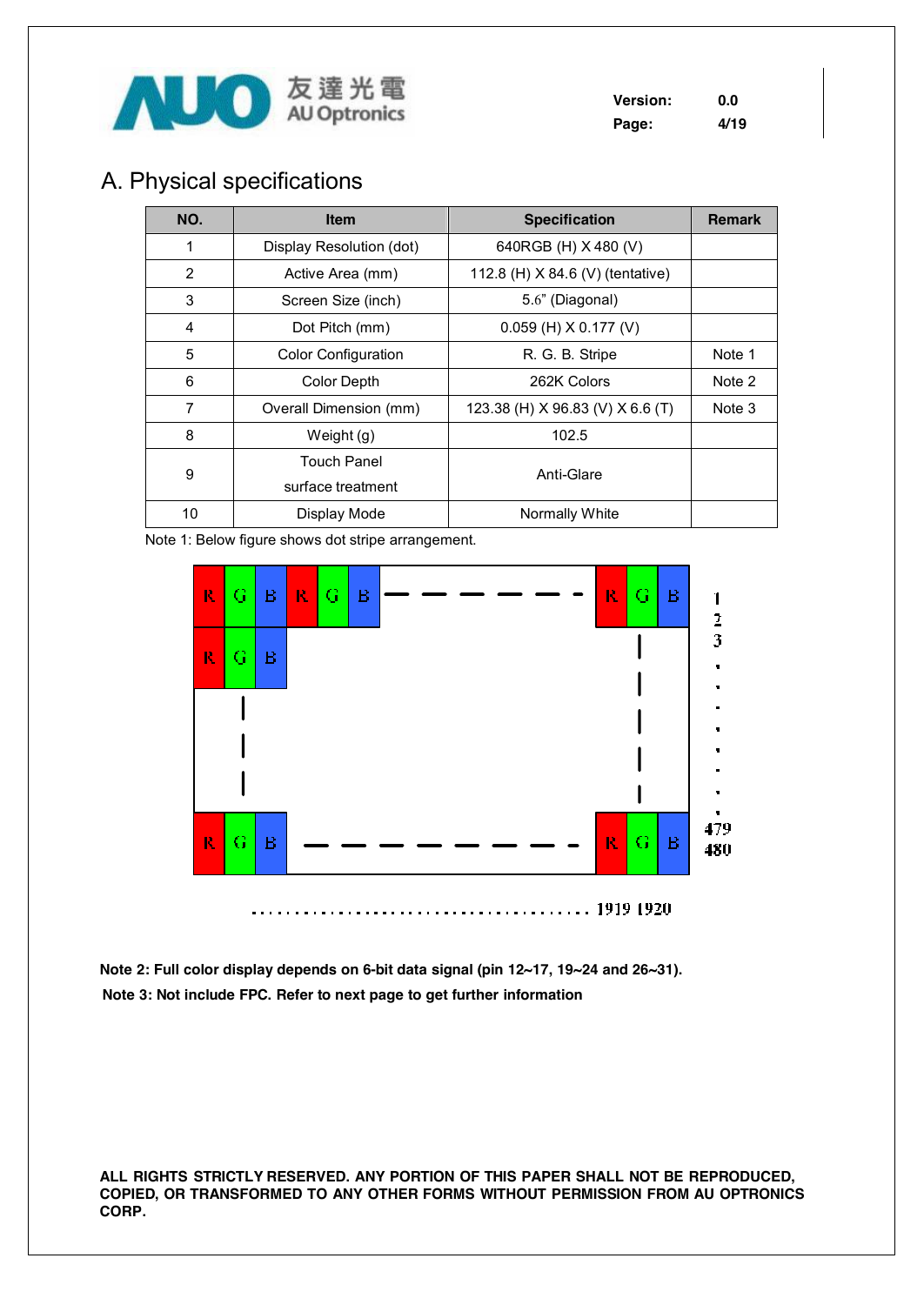# B. Electrical Specifications

## **1. FPC Pin Assignment**

| Pin No.        | <b>Symbol</b>  | <b>Type</b>  | <b>Description</b>                 | Remark           |
|----------------|----------------|--------------|------------------------------------|------------------|
| 1              | <b>VLED</b>    | PI           | Power for LED backlight (+5 VDC)   |                  |
| $\overline{2}$ | <b>VLED</b>    | PI           | Power for LED backlight (+5 VDC)   |                  |
| 3              | <b>VLED</b>    | PI           | Power for LED backlight (+5 VDC)   |                  |
| 4              | <b>DIM</b>     | $\mathbf{I}$ | Dimmer Control for Backlight (PWM) | Refer section C2 |
| 5              | <b>LEDGND</b>  | PI           | Ground for LED Backlight           |                  |
| 6              | <b>LEDGND</b>  | PI           | Ground for LED Backlight           |                  |
| $\overline{7}$ | <b>LEDGND</b>  | PI           | Ground for LED Backlight           |                  |
| 8              | <b>GND</b>     | PI           | Ground                             |                  |
| 9              | <b>VDD</b>     | PI           | Power Supply (3.3v)                |                  |
| 10             | <b>VDD</b>     | PI           | Power Supply (3.3v)                |                  |
| 11             | <b>GND</b>     | PI           | Ground                             |                  |
| 12             | R <sub>0</sub> | L            | Red Data (LSB)                     |                  |
| 13             | R <sub>1</sub> | T            | <b>Red Data</b>                    |                  |
| 14             | R <sub>2</sub> | L            | Red Data                           |                  |
| 15             | R <sub>3</sub> | $\mathsf{I}$ | Red Data                           |                  |
| 16             | R <sub>4</sub> | L            | Red Data                           |                  |
| 17             | R <sub>5</sub> | L            | Red Data (MSB)                     |                  |
| 18             | <b>GND</b>     | PI           | Ground                             |                  |
| 19             | G <sub>0</sub> | L            | Green Data (LSB)                   |                  |
| 20             | G <sub>1</sub> | L            | Green Data                         |                  |
| 21             | G <sub>2</sub> | L            | Green Data                         |                  |
| 22             | G <sub>3</sub> | L            | Green Data                         |                  |
| 23             | G4             | L            | Green Data                         |                  |
| 24             | G <sub>5</sub> | T            | Green Data (MSB)                   |                  |
| 25             | <b>GND</b>     | PI           | Ground                             |                  |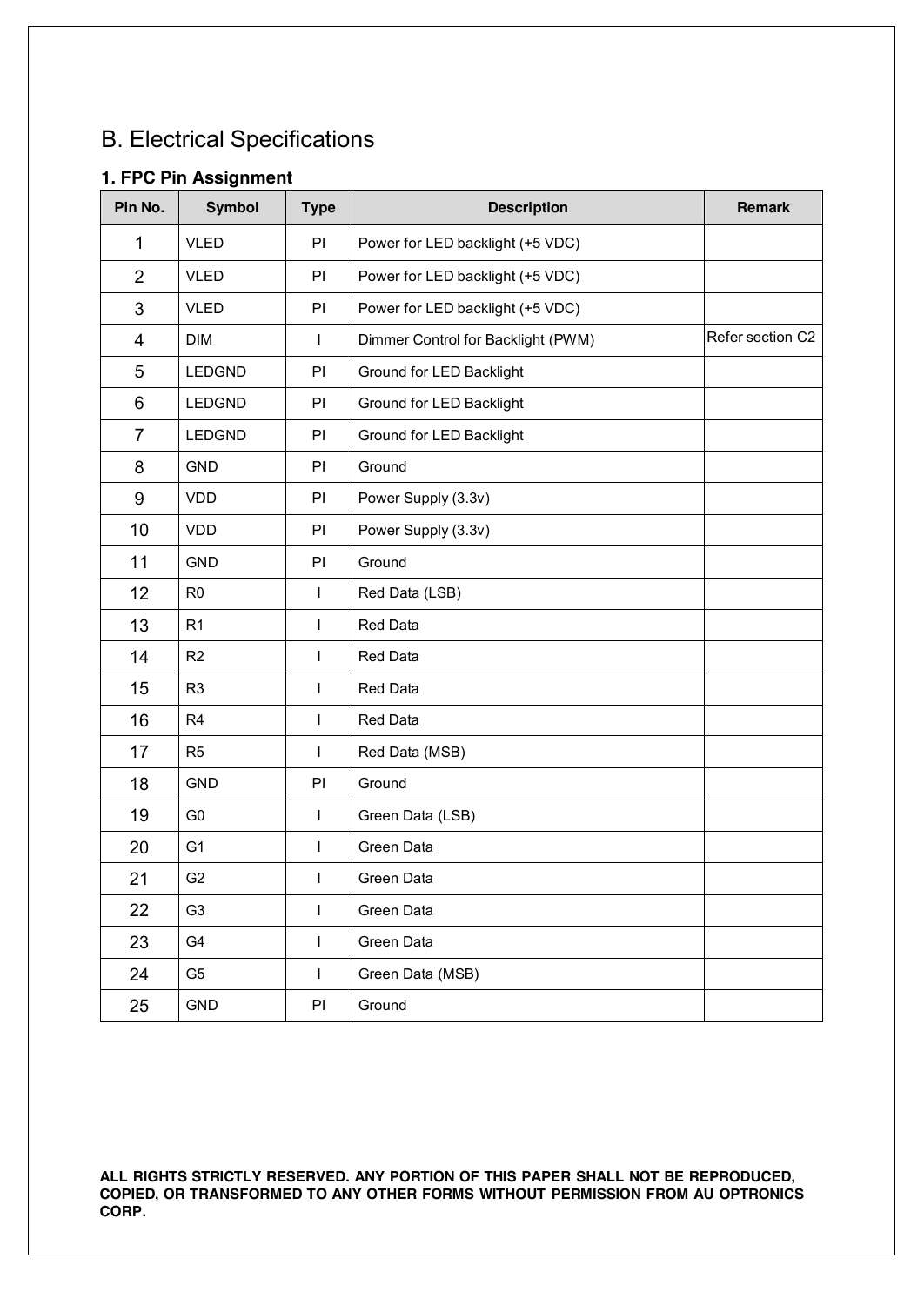

**Version: 0.0 Page: 6/19** 

| Pin No. | <b>Symbol</b>  | <b>Type</b>  | <b>Description</b>                      | <b>Remark</b> |
|---------|----------------|--------------|-----------------------------------------|---------------|
| 26      | B <sub>0</sub> | $\mathbf{I}$ | Blue Data (LSB)                         |               |
| 27      | <b>B1</b>      | $\mathbf{I}$ | <b>Blue Data</b>                        |               |
| 28      | B <sub>2</sub> |              | <b>Blue Data</b>                        |               |
| 29      | B <sub>3</sub> | $\mathbf{I}$ | <b>Blue Data</b>                        |               |
| 30      | <b>B4</b>      | $\mathbf{I}$ | <b>Blue Data</b>                        |               |
| 31      | B <sub>5</sub> | $\mathbf{I}$ | Blue Data (MSB)                         |               |
| 32      | <b>GND</b>     | PI           | Ground                                  |               |
| 33      | <b>PXLCLK</b>  | $\mathbf{I}$ | <b>Pixel Clock</b>                      |               |
| 34      | <b>HSYNC</b>   | $\mathbf{I}$ | Horizontal Sync Signal                  |               |
| 35      | <b>VSYNC</b>   | L            | Vertical Sync Signal                    |               |
| 36      | DE             | $\mathbf{I}$ | Data Enable                             |               |
| 37      | <b>GND</b>     | PI           | Ground                                  |               |
| 38      | <b>SPENA</b>   | $\mathbf{I}$ | Serial Port Data Enable (Normally High) |               |
| 39      | <b>SPCK</b>    | $\mathbf{I}$ | Serial Port Clock (Normally High)       |               |
| 40      | <b>SPDA</b>    | I/O          | Serial Port Data Input/Output           |               |

Note : I: Input; O: Output; P: Power.

### **2. Absolute Maximum Ratings**

| <b>Item</b>           | <b>Symbol</b> | Min.   | Max.      | <b>Unit</b>          | <b>Remark</b>       |
|-----------------------|---------------|--------|-----------|----------------------|---------------------|
| Power voltage         | VDD           | $-0.3$ | 5.0       | V                    | Note 1              |
| Input signal voltage  | Vi            | $-0.3$ | $VDD+0.3$ | V                    |                     |
| Operating temperature | Ta            | $-30$  | 85        | $\mathrm{C}$         | Ambient temperature |
| Storage temperature   | Tstg          | -55    | 100       | $\mathrm{C}^{\circ}$ | Ambient temperature |

**Note 1: Functional operation should be restricted under normal ambient temperature.**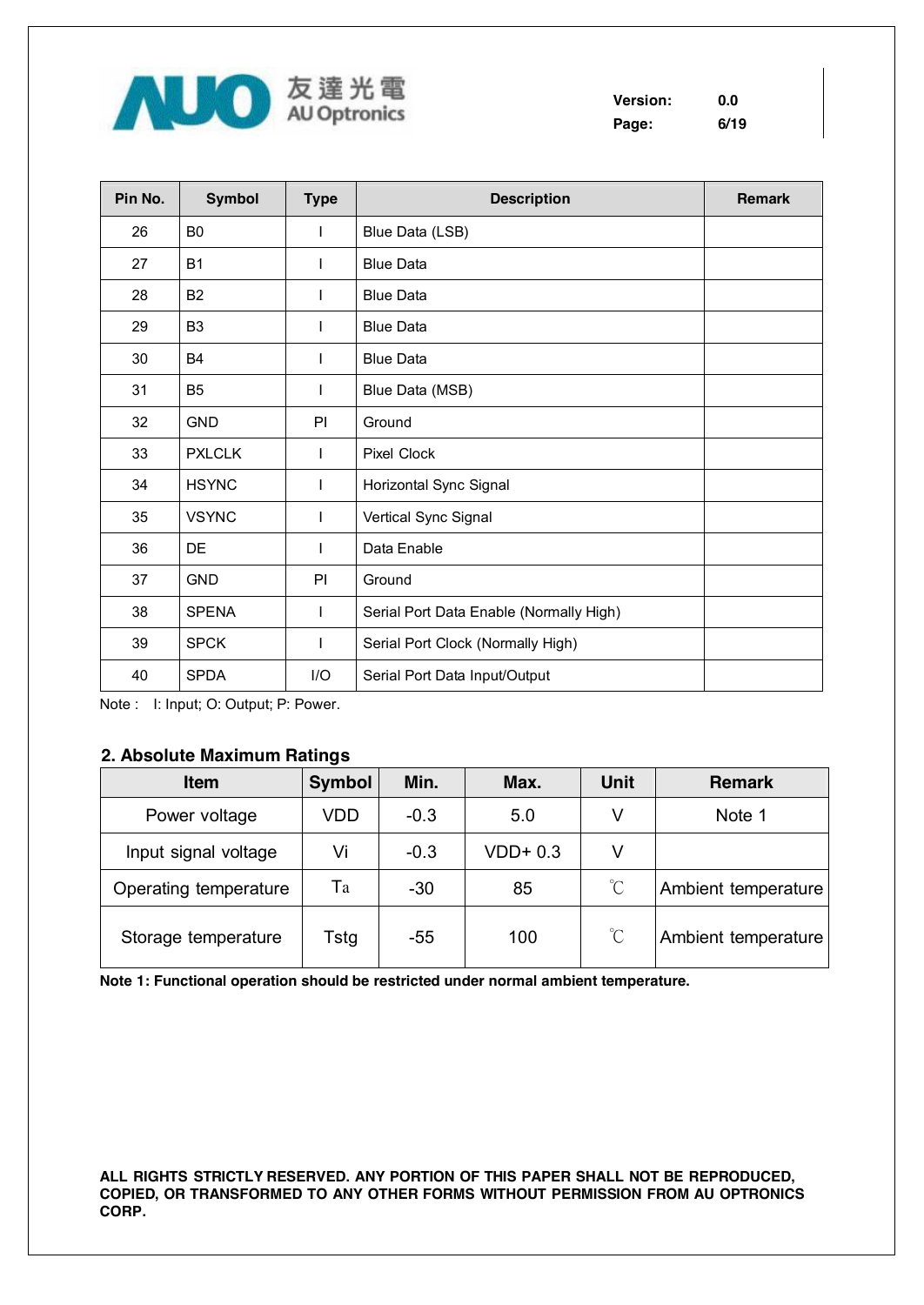

### **Version: 0.0 Page: 7/19**

**The following items are measured under stable condition and suggested application circuit.** 

## C. Electrical Characteristics

### **1. TFT- LCD Typical Operation Condition**

| <b>Item</b>             | <b>Symbol</b> | Min.       | Typ.                     | Max.       | <b>Unit</b> | <b>Remark</b> |
|-------------------------|---------------|------------|--------------------------|------------|-------------|---------------|
| Power supply            | VDD           | 3.1        | 3.3                      | 3.5        | ٧           |               |
| Power supply            | <b>VLED</b>   | 4.8        | 5                        | 5.2        | ٧           |               |
| Input high voltage      | Vh            | $0.7^*VDD$ |                          | <b>VDD</b> | ٧           |               |
| Input low voltage       | VI            | 0          | $\overline{\phantom{0}}$ | $0.3*VDD$  |             |               |
| <b>PXLCLK</b> frequency | $f_{DCLK}$    |            | 25.175                   | 28         | <b>MHz</b>  |               |
| <b>LED Life Time</b>    |               | 20000      | --                       |            |             | 20mA, 25℃     |

### **2. Dimmer signal Operation Condition**

| <b>Item</b>          | <b>Symbol</b>    | Min. | Typ. | Max. | <b>Unit</b> | <b>Remark</b> |
|----------------------|------------------|------|------|------|-------------|---------------|
| DIM signal           | V <sub>DIM</sub> |      | 3.3  |      |             |               |
| <b>DIM Frequency</b> | τым              |      | 24.5 |      | <b>KHz</b>  |               |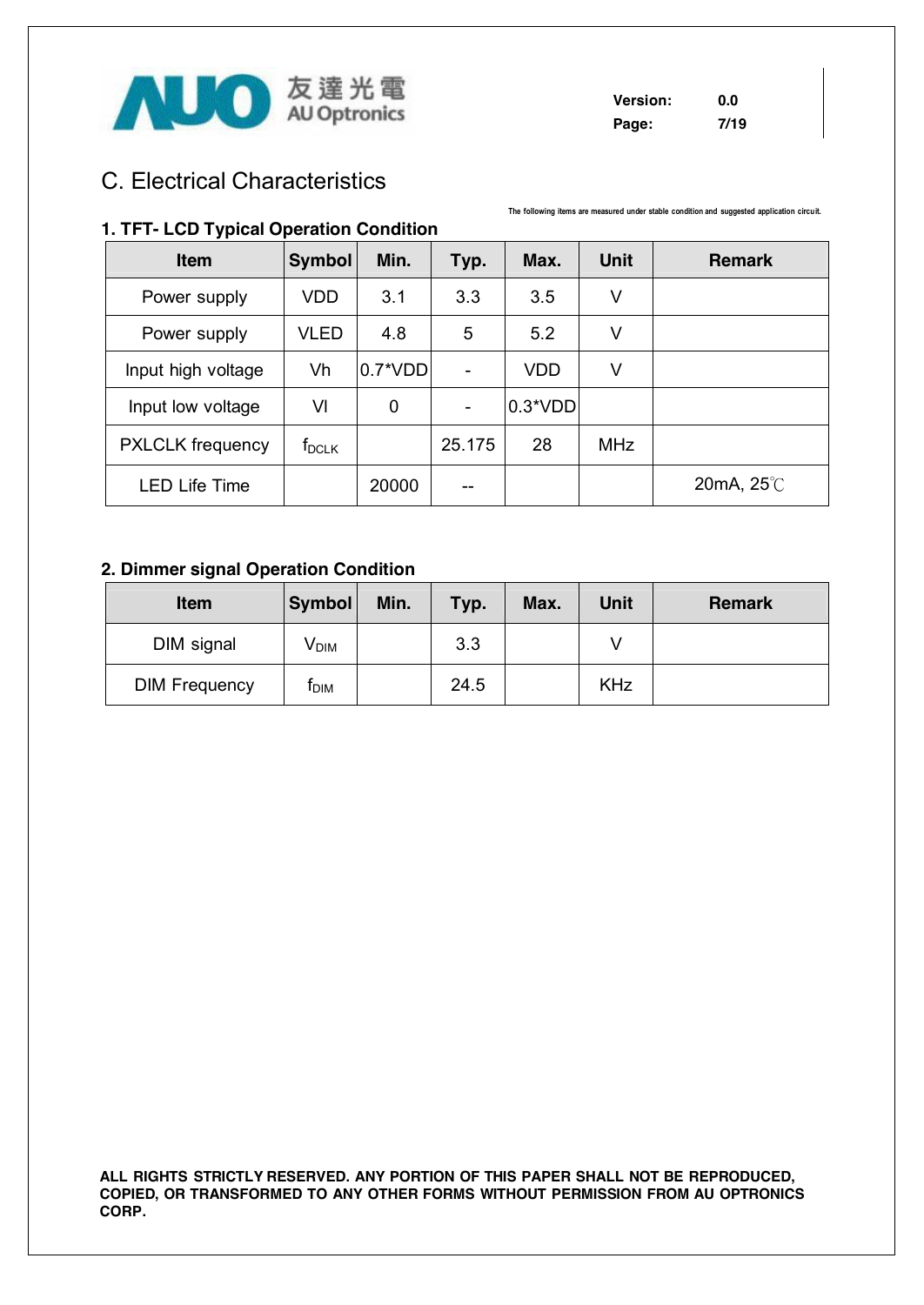

**Version: 0.0 Page: 8/19** 

#### **3. 3-Wire Serial Interface and Register Parameters**

The 3-wire serial port is the communication interface for all the function and parameter setting. The communication is bi-directional controlled by the "R/W" bit (read not write) in the address field.

Under the read mode, the 3-Wire engine will return the data during "Data phase" (refer to figure below). The returned data should be latched at the rising edge of the SPCK signal by the external controller. During the read operation, the external controller should float the SPDA signal during "Hi-Z phase" and "Data phase". Under the write mode, data in the "Hi-Z phase" will be ignored by the 3-Wire engine.

Each Read/Write operation should be exactly 16 bit. To prevent from incorrect setting of the internal register, any write operation with more or less than 16 bit data during a SPENA Low period will be ignored by 3-Wire engine.

Register settings must send to panel's master source IC and slave source IC. The slave address has a 0x20 offset to the master address. For example,

Master R02: 3-wire address D[15:10] = 000010b.

Slavev R02: 3-wire address D[15:10] = 100010b.



#### **3-Wire comment format**

| <b>Bit</b>                       | Description                                                                            |
|----------------------------------|----------------------------------------------------------------------------------------|
| D <sub>15</sub> -D <sub>10</sub> | Register Address [5:0].                                                                |
| ID9                              | W/R control bit. "1" for Write; "0" for Read                                           |
| ID8                              | Hi-Z bit during read mode. Any data within this bits will be ignored during write mode |
| $D7-D0$                          | Data for the W/R operation to the address indicated by Address phase                   |

#### **Write format**

| <b>MSB</b>             |                 | LSB             |                 |                 |                 |                |                |    |                |                                     |                |                |    |                |                |
|------------------------|-----------------|-----------------|-----------------|-----------------|-----------------|----------------|----------------|----|----------------|-------------------------------------|----------------|----------------|----|----------------|----------------|
| D <sub>15</sub>        | D <sub>14</sub> | D <sub>13</sub> | D <sub>12</sub> | D <sub>11</sub> | D <sub>10</sub> | D <sub>9</sub> | D <sub>8</sub> | D7 | D <sub>6</sub> | D <sub>5</sub>                      | D <sub>4</sub> | D <sub>3</sub> | D2 | D <sub>1</sub> | D <sub>0</sub> |
| Register Address [5:0] |                 |                 |                 |                 |                 |                | $\checkmark$   |    |                | DATA (Issue by external controller) |                |                |    |                |                |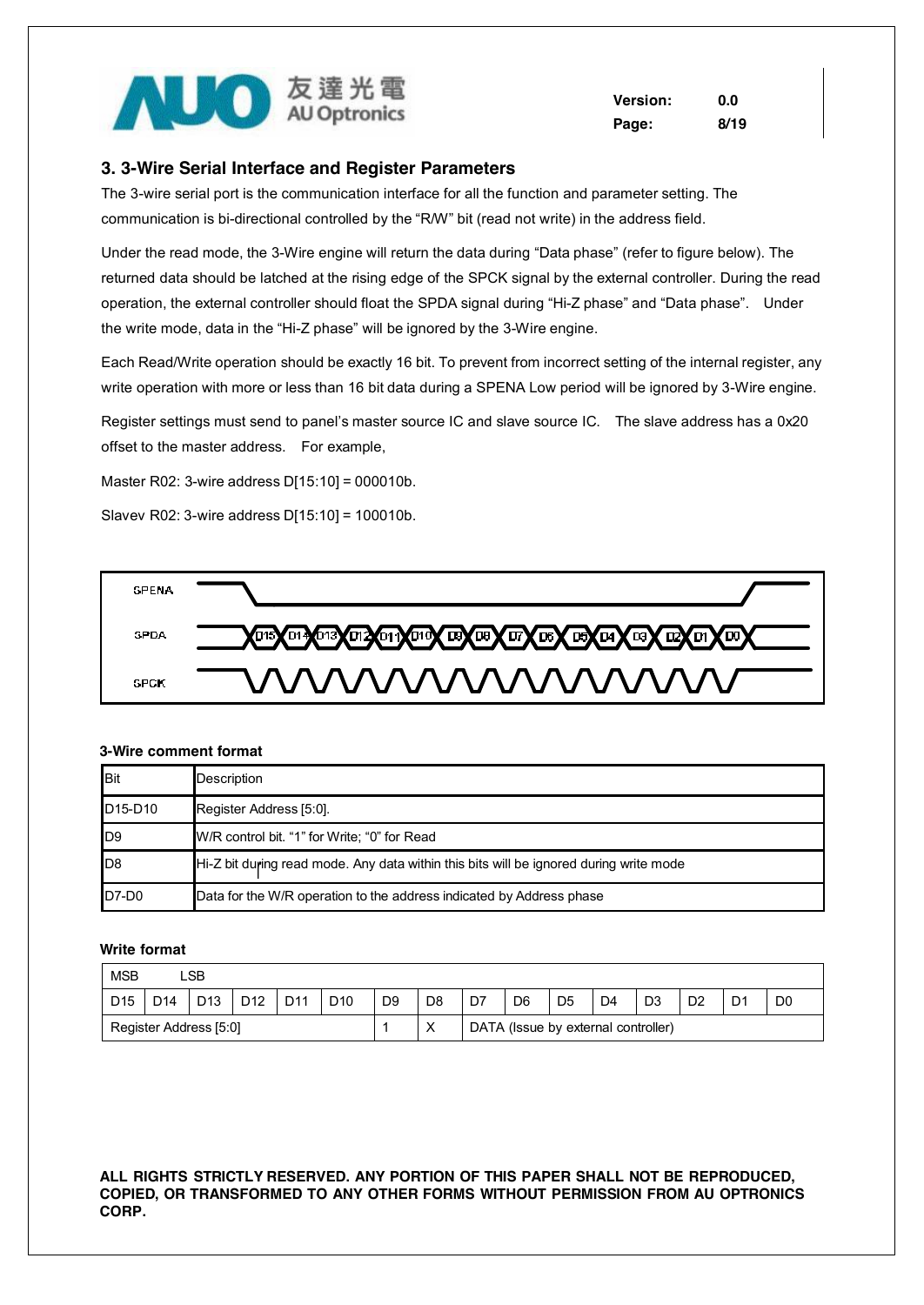

#### **Read format**

| <b>MSB</b>      |                        | ∟SB             |                 |                 |                 |                |                |    |                               |                |                |                |                |                |                |
|-----------------|------------------------|-----------------|-----------------|-----------------|-----------------|----------------|----------------|----|-------------------------------|----------------|----------------|----------------|----------------|----------------|----------------|
| D <sub>15</sub> | D <sub>14</sub>        | D <sub>13</sub> | D <sub>12</sub> | D <sub>11</sub> | D <sub>10</sub> | D <sub>9</sub> | D <sub>8</sub> | D7 | D <sub>6</sub>                | D <sub>5</sub> | D <sub>4</sub> | D <sub>3</sub> | D <sub>2</sub> | D <sub>1</sub> | D <sub>0</sub> |
|                 | Register Address [5:0] |                 |                 |                 |                 |                | Hi-Z           |    | DATA (Issue by 3-Wire engine) |                |                |                |                |                |                |

#### Control register bit settings and definitions

|                                            |                                  |                                                                                                |                                                                        |                                | $\sim$ $\approx$ $\sim$ $\approx$                                                                              | <b>AU Optronics</b> |                                  |                   |                 |                               |                       | Version:<br>Page: |                      | 0.0<br>9/19       |                 |                       |  |
|--------------------------------------------|----------------------------------|------------------------------------------------------------------------------------------------|------------------------------------------------------------------------|--------------------------------|----------------------------------------------------------------------------------------------------------------|---------------------|----------------------------------|-------------------|-----------------|-------------------------------|-----------------------|-------------------|----------------------|-------------------|-----------------|-----------------------|--|
|                                            | <b>Read format</b>               |                                                                                                |                                                                        |                                |                                                                                                                |                     |                                  |                   |                 |                               |                       |                   |                      |                   |                 |                       |  |
| <b>MSB</b>                                 |                                  | <b>LSB</b>                                                                                     |                                                                        |                                |                                                                                                                |                     |                                  |                   |                 |                               |                       |                   |                      |                   |                 |                       |  |
| D <sub>15</sub>                            | D <sub>14</sub>                  | D <sub>13</sub>                                                                                | D <sub>12</sub>                                                        | D11                            | D <sub>10</sub>                                                                                                | D <sub>9</sub>      |                                  | D <sub>8</sub>    | D7              | D <sub>6</sub>                | D <sub>5</sub>        | D <sub>4</sub>    | D <sub>3</sub>       | D <sub>2</sub>    | D <sub>1</sub>  | D <sub>0</sub>        |  |
|                                            |                                  | Register Address [5:0]                                                                         |                                                                        |                                |                                                                                                                | 0                   |                                  | Hi-Z              |                 | DATA (Issue by 3-Wire engine) |                       |                   |                      |                   |                 |                       |  |
|                                            |                                  |                                                                                                |                                                                        |                                | Control register bit settings and definitions                                                                  |                     |                                  |                   |                 |                               |                       |                   |                      |                   |                 |                       |  |
|                                            |                                  | 3-wire control map register map                                                                |                                                                        |                                |                                                                                                                |                     |                                  |                   |                 |                               |                       |                   |                      |                   |                 |                       |  |
| Reg.                                       | <b>Bit [7]</b>                   |                                                                                                | <b>Bit [6]</b>                                                         |                                | Bit [5]                                                                                                        |                     | <b>Bit [4]</b>                   |                   | Bit [3]         |                               | <b>Bit [2]</b>        |                   | <b>Bit [1]</b>       |                   | <b>Bit [0]</b>  |                       |  |
| <b>R00</b>                                 | 0                                |                                                                                                | 0                                                                      |                                | 0                                                                                                              | 0                   |                                  |                   | 0               |                               | 1                     |                   | STBYB <sub>[1]</sub> |                   |                 | RESETB [1]            |  |
| R01                                        | 1                                |                                                                                                | 0                                                                      |                                | 1                                                                                                              | 0                   |                                  |                   | 0               |                               | 0                     |                   | 1                    |                   | 0               |                       |  |
| R <sub>02</sub>                            | 0                                |                                                                                                | 0                                                                      | 0                              |                                                                                                                | 1                   |                                  |                   | 0               |                               | 0                     |                   | 0                    |                   | 1               |                       |  |
| R <sub>03</sub>                            | 1                                |                                                                                                | 1                                                                      |                                | 0                                                                                                              | 0                   |                                  |                   | 1               |                               | $\mathbf{1}$          |                   | 0                    |                   | 0               |                       |  |
| <b>R07</b>                                 | 0                                |                                                                                                | 0                                                                      |                                | 1                                                                                                              | 1                   |                                  |                   | 0               |                               | 0                     |                   | 1                    |                   | 0               |                       |  |
| R08                                        | 0                                |                                                                                                | 0                                                                      |                                | 0                                                                                                              |                     | CON4 [0]                         |                   | CON3 [1]        |                               | CON2 [0]              |                   | CON1 [0]             |                   | CON0 [0]        |                       |  |
| R09                                        | 0                                |                                                                                                | <b>BRI6</b> [1]                                                        |                                | <b>BRI5</b> [0]                                                                                                |                     | <b>BRI4</b> [0]                  |                   | <b>BRI3</b> [0] |                               | <b>BRI2</b> [0]       |                   | <b>BRI1</b> [0]      |                   | <b>BRIO</b> [0] |                       |  |
| R <sub>0</sub> B                           |                                  | SCONB3[1]                                                                                      |                                                                        |                                |                                                                                                                |                     | SCONB2 [0] SCONB1 [0] SCONB0 [0] |                   |                 | <b>SCONR3</b> [1]             | SCONR2 <sup>[0]</sup> |                   | SCONR1[0]            |                   |                 | SCONR0 <sup>[0]</sup> |  |
| R <sub>0</sub> C                           | 0                                |                                                                                                | 0                                                                      |                                | <b>SBRIR5</b> [1]                                                                                              | <b>SBRIR4</b> [0]   |                                  |                   |                 | <b>SBRIR3</b> [0]             | <b>SBRIR2</b> [0]     |                   | <b>SBRIR1</b> [0]    |                   |                 | SBRIR0 [0]            |  |
| R <sub>0</sub> D                           | 0                                |                                                                                                | O                                                                      |                                | <b>SBRIB5</b> [1]                                                                                              | <b>SBRIB4 [0]</b>   |                                  | <b>SBRIB3</b> [0] |                 | <b>SBRIB2</b> [0]             |                       | <b>SBRIB1</b> [0] |                      | <b>SBRIB0 [0]</b> |                 |                       |  |
|                                            |                                  | R00: System Control Register                                                                   |                                                                        |                                | Note: Register function active at the falling edge of Vsync signal except STBYB, RESETB and R03 register bits. |                     |                                  |                   |                 |                               |                       |                   |                      |                   |                 |                       |  |
| Bit                                        |                                  | Name                                                                                           |                                                                        | Initial                        | <b>R/W</b>                                                                                                     |                     | Description                      |                   |                 |                               |                       |                   |                      |                   |                 |                       |  |
| Bit [1]                                    | <b>R/W</b><br><b>STBYB</b><br>1b |                                                                                                |                                                                        | Standby Mode function control. |                                                                                                                |                     |                                  |                   |                 |                               |                       |                   |                      |                   |                 |                       |  |
|                                            |                                  |                                                                                                | STBYB = "0", TCON, Source output will turn off and outputs are High-Z. |                                |                                                                                                                |                     |                                  |                   |                 |                               |                       |                   |                      |                   |                 |                       |  |
|                                            |                                  |                                                                                                |                                                                        |                                | STBYB = "1", Normal operation                                                                                  |                     |                                  |                   |                 |                               |                       |                   |                      |                   |                 |                       |  |
| Bit [0]<br><b>RESETB</b><br>1 <sub>b</sub> |                                  | <b>R/W</b>                                                                                     |                                                                        | Global Reset Register.         |                                                                                                                |                     |                                  |                   |                 |                               |                       |                   |                      |                   |                 |                       |  |
|                                            |                                  | Write "0" to reset whole chip. This bit will set to "1" automatically after chip<br>was reset. |                                                                        |                                |                                                                                                                |                     |                                  |                   |                 |                               |                       |                   |                      |                   |                 |                       |  |
|                                            |                                  | R08 : Contrast Control Register                                                                |                                                                        |                                |                                                                                                                |                     |                                  |                   |                 |                               |                       |                   |                      |                   |                 |                       |  |

#### **R00: System Control Register**

| <b>Bit</b>     | Name          | Initial | <b>RW</b>  | Description                                                                      |  |
|----------------|---------------|---------|------------|----------------------------------------------------------------------------------|--|
| Bit [1]        | <b>STBYB</b>  | 1b      | <b>R/W</b> | Standby Mode function control.                                                   |  |
|                |               |         |            | STBYB = "0", TCON, Source output will turn off and outputs are High-Z.           |  |
|                |               |         |            | STBYB = "1", Normal operation                                                    |  |
| <b>Bit [0]</b> | <b>RESETB</b> | 1b      | <b>RW</b>  | Global Reset Register.                                                           |  |
|                |               |         |            | Write "0" to reset whole chip. This bit will set to "1" automatically after chip |  |
|                |               |         |            | was reset.                                                                       |  |

#### R08 : Contrast Control Register

| <b>Bit</b> | Name     | Initial | <b>RW</b> | Description                                                    |  |
|------------|----------|---------|-----------|----------------------------------------------------------------|--|
| Bit [4:0]  | CON[4:0] | 08h     | <b>RM</b> | Display Contrast level adjustment register. (0.125/Step)       |  |
|            |          |         |           | Adjust range from $0x00$ (level = 0) to $0x1F$ (level = 3.875) |  |
|            |          |         |           | Default value $08h(level = 1.0)$                               |  |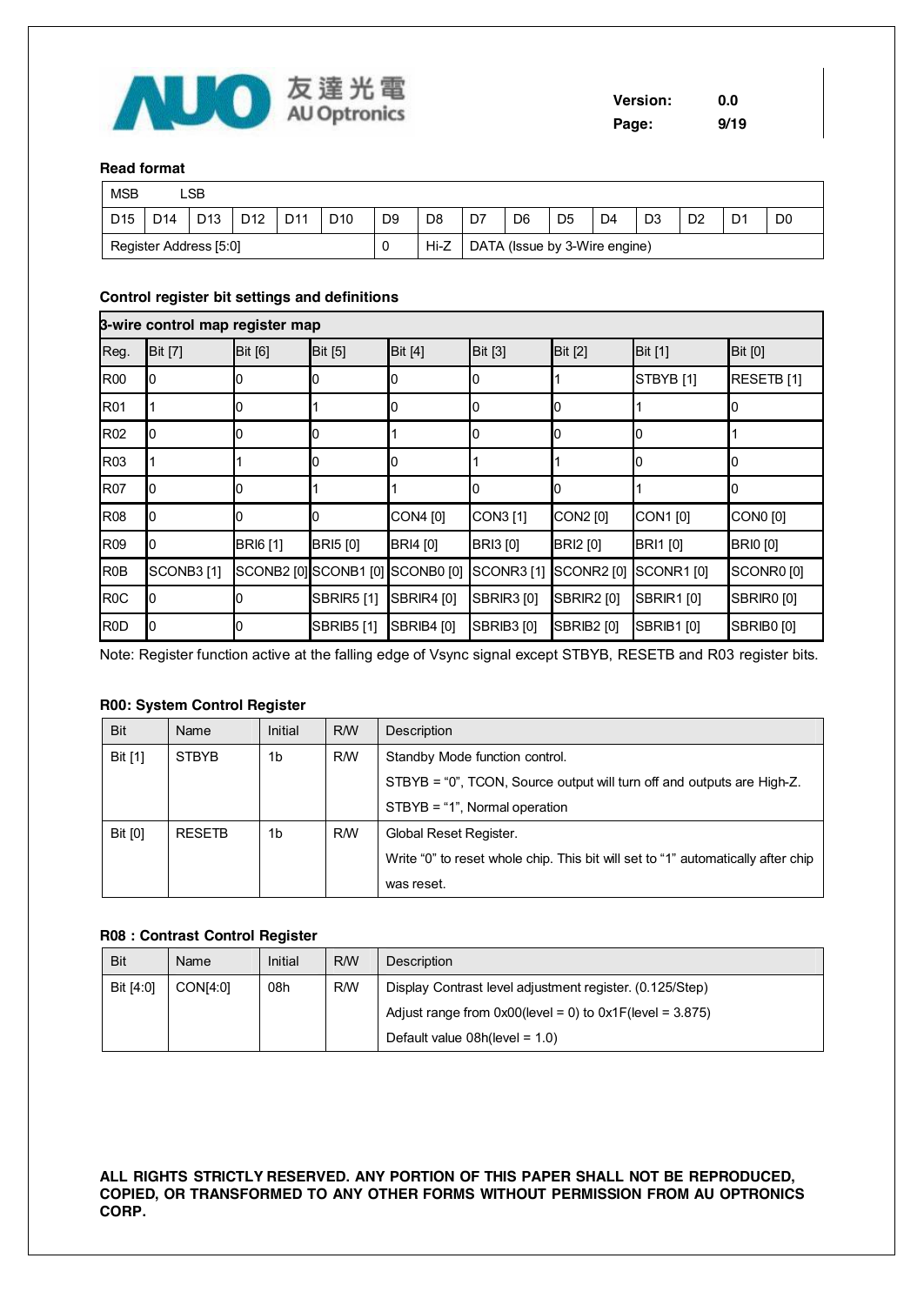

**Version: 0.0 Page: 10/19** 

#### **R09: Brightness Control Register**

| <b>Bit</b> | Name            | Initial | <b>RW</b> | <b>Description</b>                                               |  |
|------------|-----------------|---------|-----------|------------------------------------------------------------------|--|
| Bit [6:0]  | <b>BRI[6:0]</b> | 40h     | <b>RW</b> | Display Brightness level adjustment register. (2/Step)           |  |
|            |                 |         |           | Adjust range from $0x00$ (level = -128) to $0x7F$ (level = +126) |  |
|            |                 |         |           | Default value $0x40$ (level = +0)                                |  |

#### **RB: R / B Sub-Contrast Control Register**

| <b>Bit</b> | Name       | Initial | <b>RW</b> | Description                                                         |  |
|------------|------------|---------|-----------|---------------------------------------------------------------------|--|
| Bit [7:4]  | SCONB[3:0] | 08h     | <b>RM</b> | B Data Contrast level adjustment register. (0.03125/Step)           |  |
|            |            |         |           | Adjust range from $0x00$ (level = 0.75) to $0x0F$ (level = 1.21875) |  |
|            |            |         |           | Default value $08h(level = 1.0)$                                    |  |
| Bit [3:0]  | SCONR[3:0] | 08h     | <b>RM</b> | R Data Contrast level adjustment register. (0.03125/Step)           |  |
|            |            |         |           | Adjust range from $0x00$ (level = 0.75) to $0x0F$ (level = 1.21875) |  |
|            |            |         |           | Default value $08h(level = 1.0)$                                    |  |

#### **RC: R Sub-Brightness Control Register**

| <b>Bit</b> | Name              | Initial | <b>RM</b> | Description                                                    |  |
|------------|-------------------|---------|-----------|----------------------------------------------------------------|--|
| Bit [5:0]  | <b>SBRIRI5:01</b> | 20h     | <b>RM</b> | R Data Brightness level adjustment register. (1/Step)          |  |
|            |                   |         |           | Adjust range from $0x00$ (level = -32) to $0x0F$ (level = +31) |  |
|            |                   |         |           | Default value $20h(level = 0)$                                 |  |

#### **RD: B Sub-Brightness Control Register**

| <b>Bit</b> | Name       | Initial | <b>RW</b> | Description                                                    |  |
|------------|------------|---------|-----------|----------------------------------------------------------------|--|
| Bit [5:0]  | SBRIBI5:01 | 20h     | <b>RW</b> | B Data Brightness level adjustment register. (1/Step)          |  |
|            |            |         |           | Adjust range from $0x00$ (level = -32) to $0x0F$ (level = +31) |  |
|            |            |         |           | Default value $20h(level = 0)$                                 |  |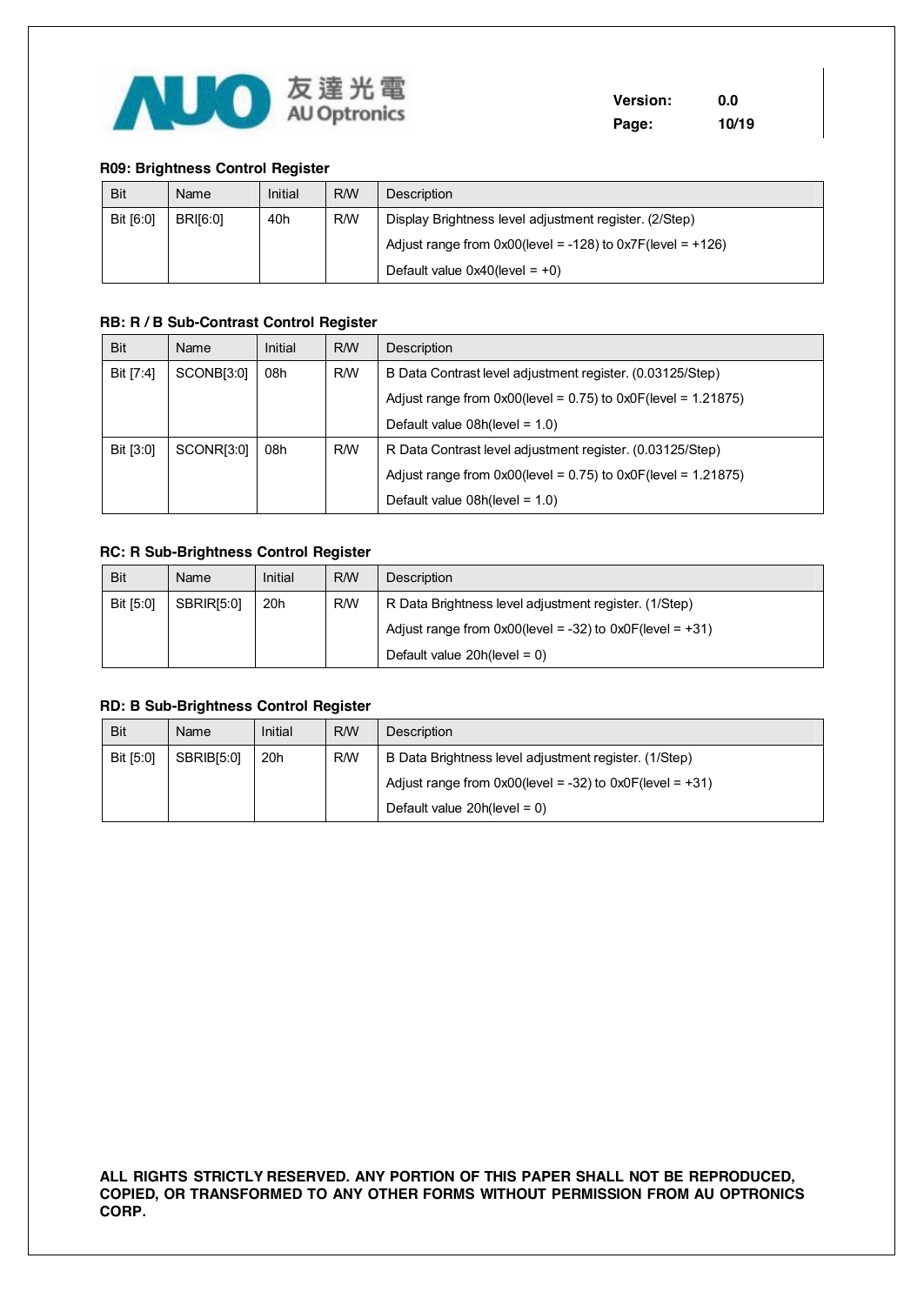

### **4 . A C T i m ing**

### **a. T i m ing Di a g r am**

Horizontal Input Data Timing Diagram



#### Vertical Input Data Timing Diagram



3-wire Timing Diagram

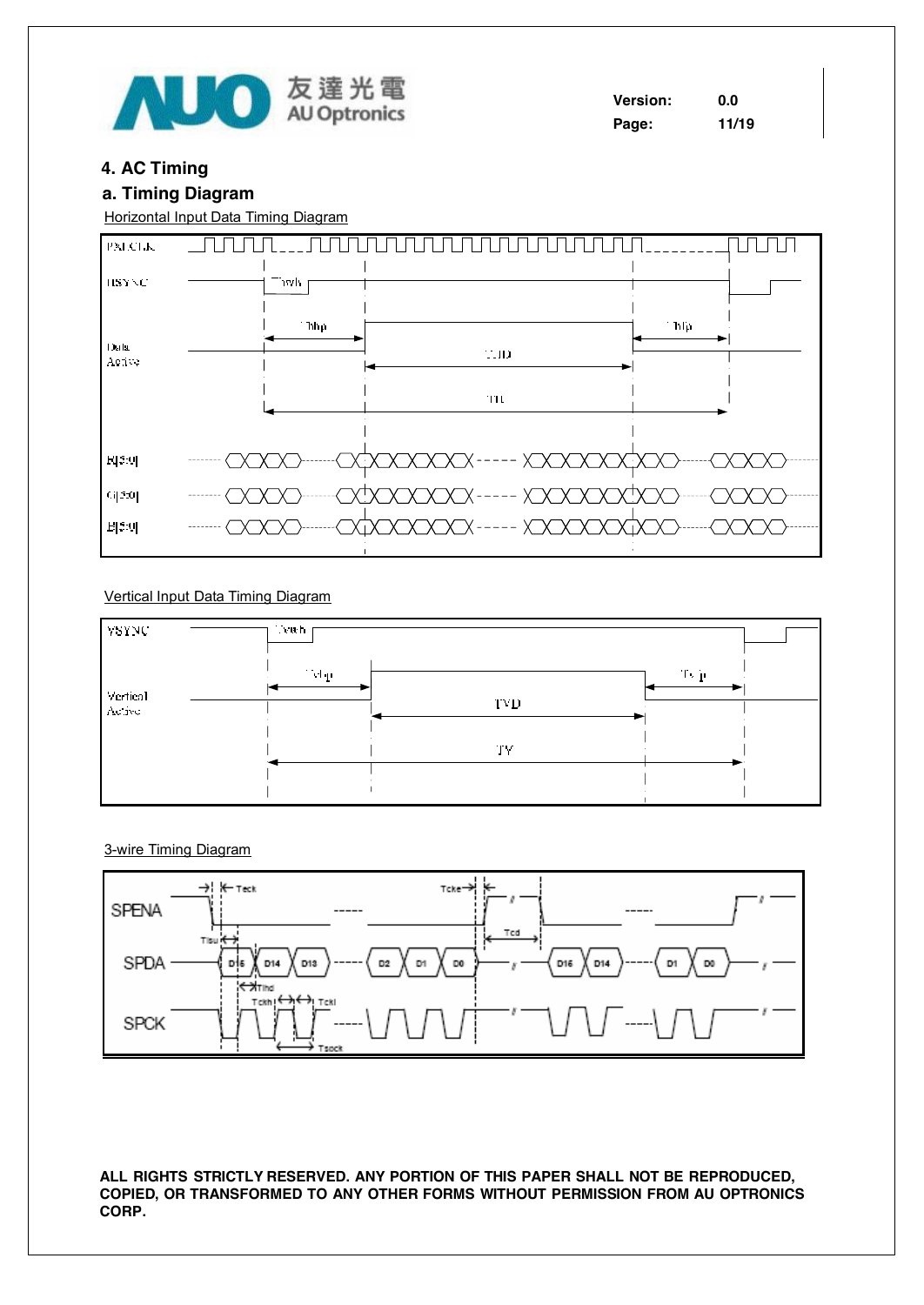

**Version: 0.0 Page: 12/19** 

## **b. Timing Condition**

PixClk and Data Input Timing Parameters

| Parameter                   | Symbol     | <b>Min</b> | Typ    | Max   | Unit         | Conditions       |
|-----------------------------|------------|------------|--------|-------|--------------|------------------|
| CLKIN clock time            | Tdclk      |            | 35.714 | 39.72 | ns           | $CLKIN = 28 MHz$ |
| H-sync width                | Thwh       | 1          | 10     | 255   | <b>Tdclk</b> |                  |
| Horizontal back portch      | Thbp       | 40         | 70     | 255   | Tdclk        |                  |
| Horizontal front portch     | Thfp       | 8          | 80     | 255   | Tdclk        |                  |
| Horizontal data active time | <b>THD</b> | 640        | 640    | 640   | <b>Tdclk</b> |                  |
| Horizontal period           | TН         | 689        | 800    | 1405  | Tdclk        | $1TH = 1$ line   |
| V-sync width                | Tvwh       | 1          | 2      | 255   | TH           |                  |
| Vertical back portch        | Tvbp       | 6          | 13     | 128   | <b>TH</b>    |                  |
| Vertical front portch       | Tvfp       | 4          | 30     | 255   | TН           |                  |
| Vertical data active time   | <b>TVD</b> | 480        | 480    | 480   | TH           |                  |
| Vertical period             | TV         | 486        | 525    | 735   | TH           | $1 TV = 1$ field |

### 3-Wire Timing Parameters

| Parameter                | Symbol   | <b>Min</b> | Typ | Max | Unit | Conditions |
|--------------------------|----------|------------|-----|-----|------|------------|
| Serial Clock Period Time | Tspck    | 320        | ۰   | -   | ns   |            |
| SPCK pulse duty cycle    | Tscdut   | 40         | 50  | 60  | $\%$ |            |
| Serial data setup time   | Tisu     | 120        | -   | -   | ns   |            |
| Serial data hold time    | Tihd     | 120        |     |     | ns   |            |
| Serial clock high/low    | Tckl/ckh | 120        | -   | -   | ns   |            |
| SPENB select distinguish | Tcd      |            |     |     | us   |            |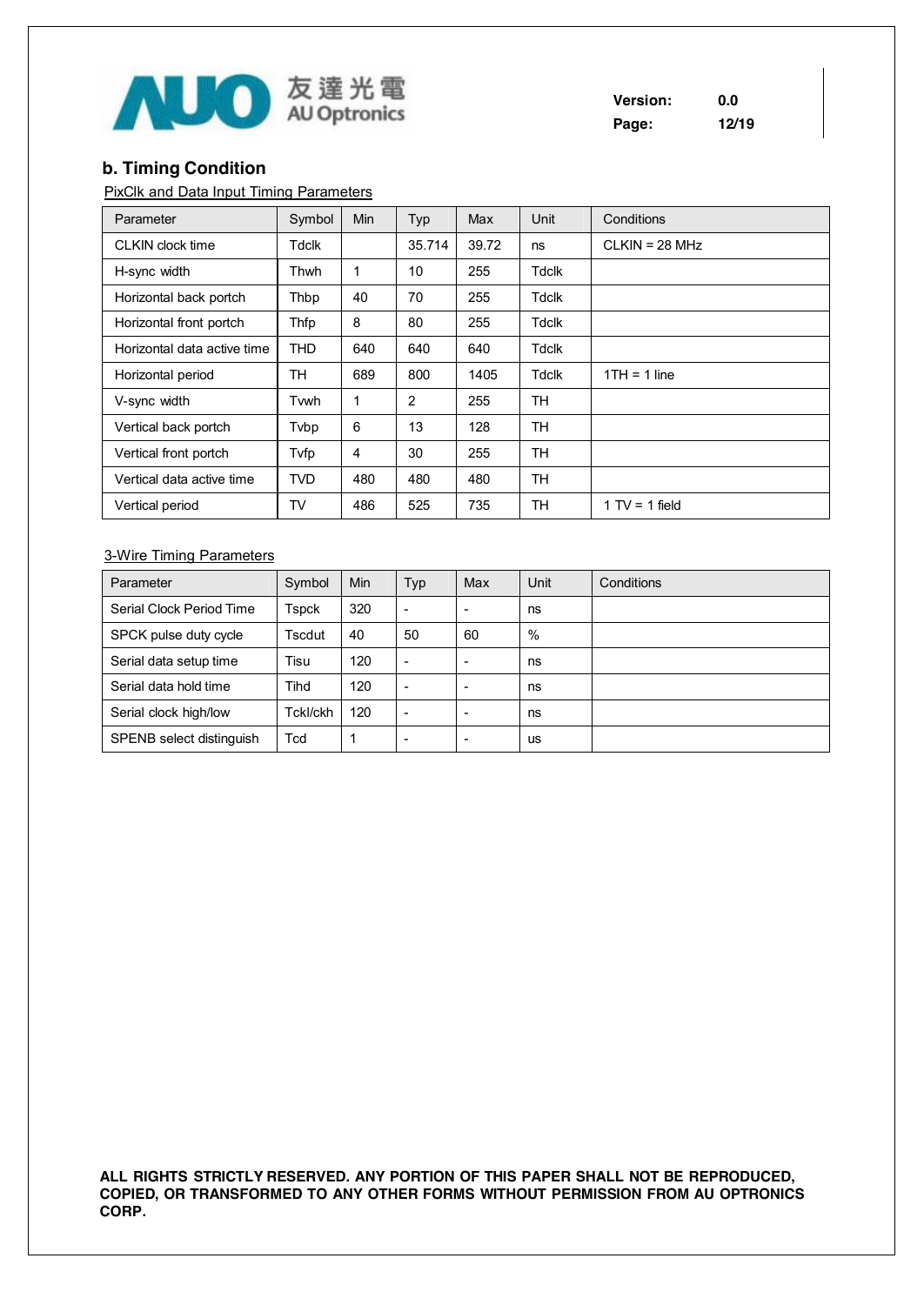

**Version: 0.0 Page: 13/19** 

### **5. Power On/Off and Standby On/Off Sequence**

The LCD apopts high voltage driver IC, so it could be permanently damaged under a wrong power on/off sequence. The suggested LCD power sequence is below:

### **Power On Sequence**

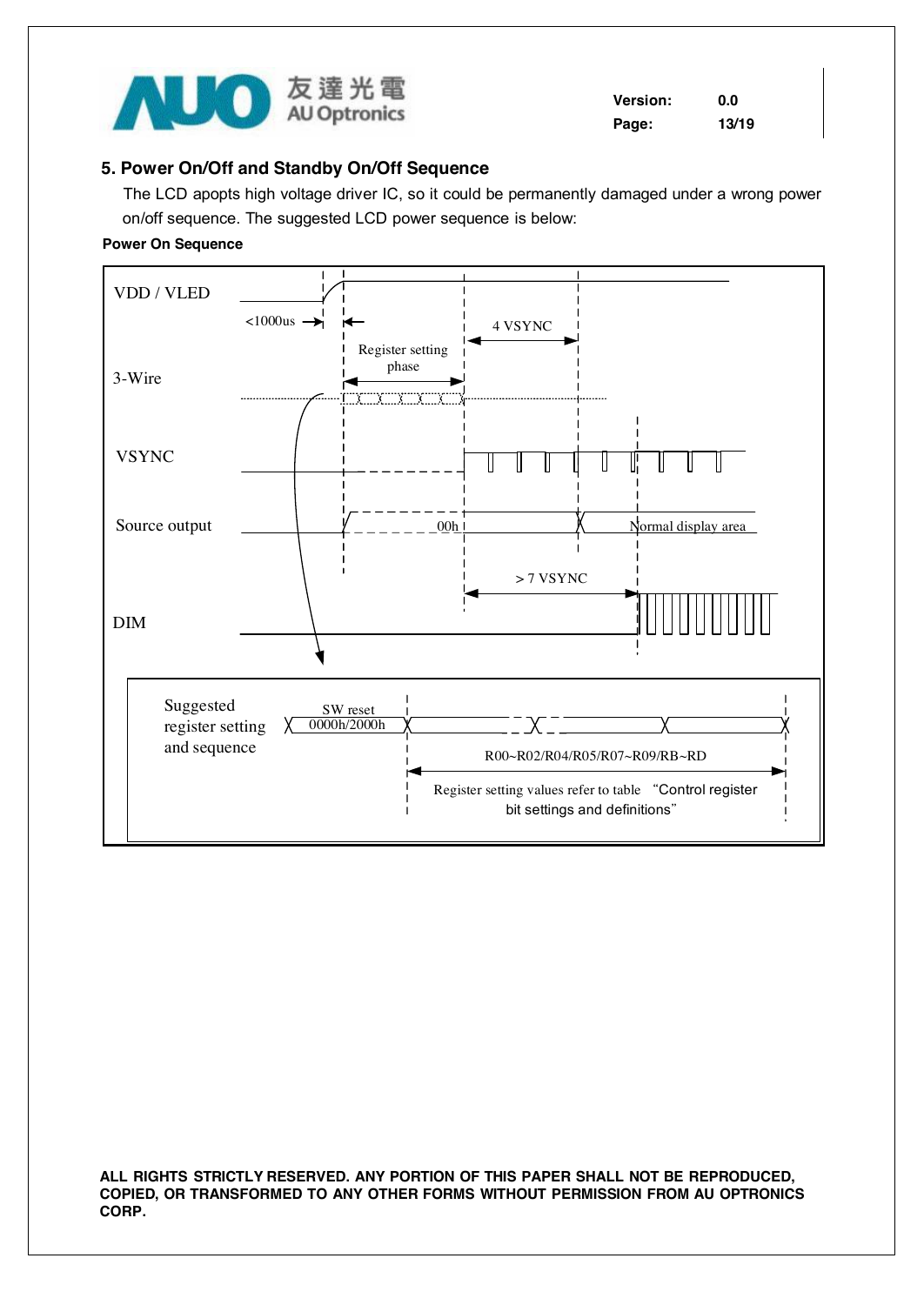

| <b>Version:</b> | 0.0   |
|-----------------|-------|
| Page:           | 14/19 |

#### **Power off and Standby On/Off Sequence**

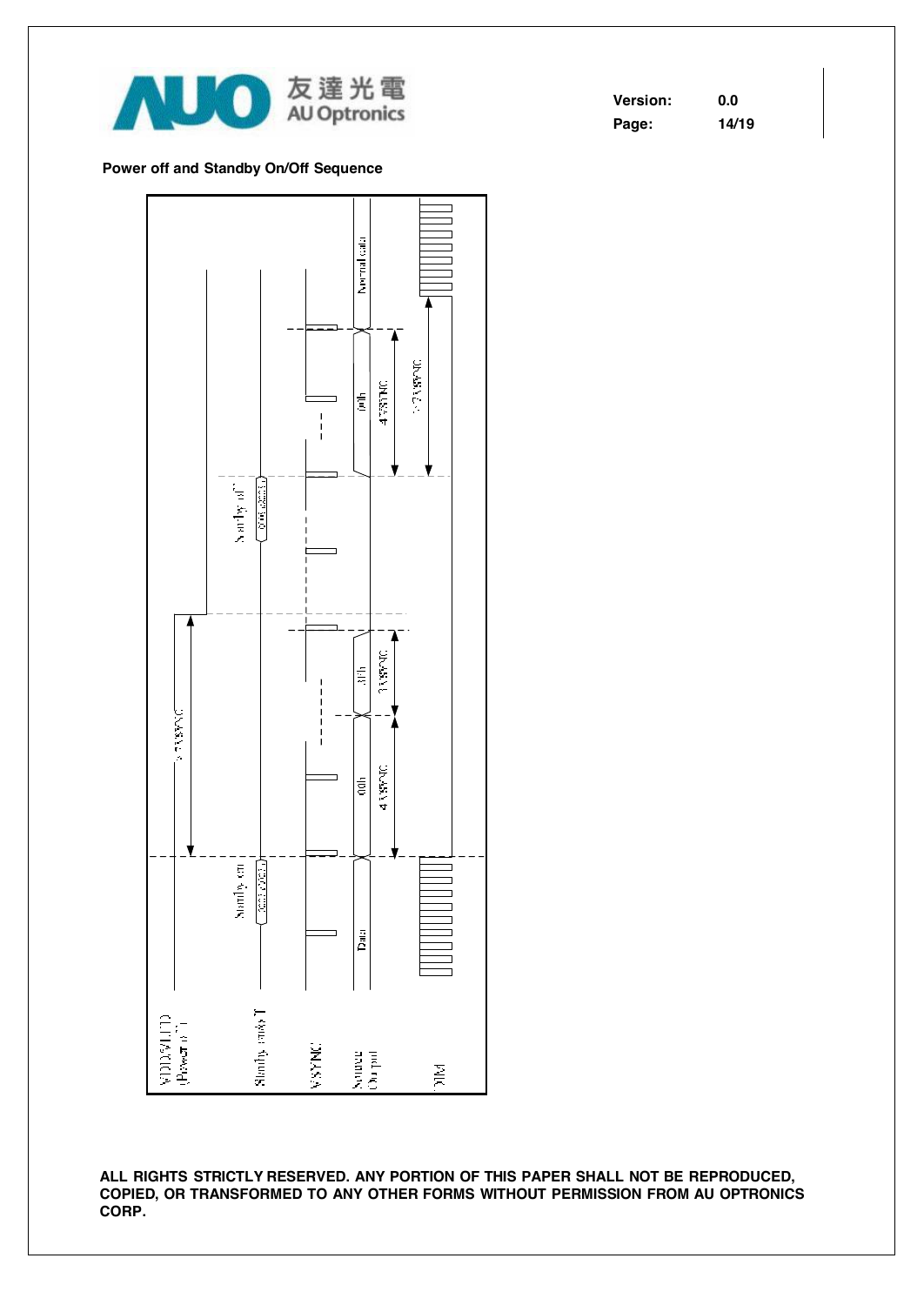

**Version: 0.0 Page: 15/19** 

## D. Optical specification

| Item                      | Symbol | <b>Condition</b>              | Min. | Typ. | Max. | <b>Unit</b>     | <b>Remark</b> |
|---------------------------|--------|-------------------------------|------|------|------|-----------------|---------------|
| Response Time             |        |                               |      |      |      |                 |               |
| Risel                     | Tr     | $\theta = 0^\circ$            | ۰    | 15   |      | ms              | Note 4        |
| Fall                      | Τf     |                               | ۰    | 25   | -    | ms              |               |
| Contrast ratio            | CR     | At optimized<br>viewing angle | 300  | 400  |      |                 | Note 6, 7     |
| <b>Viewing Angle</b>      |        |                               |      |      |      |                 |               |
| Top                       |        |                               | 35   | 45   |      |                 |               |
| <b>Bottom</b>             |        | $CR \ge 10$                   | 55   | 65   |      | deg.            | Note 8        |
| Left                      |        |                               | 55   | 65   |      |                 |               |
| Right                     |        |                               | 55   | 65   |      |                 |               |
| <b>Brightness</b>         | $Y_L$  | $\theta = 0^{\circ}$          | 150  | 250  |      | $\text{cd/m}^2$ | Note 9        |
|                           | X      | $\theta = 0^\circ$            | 0.26 | 0.31 | 0.36 |                 |               |
| <b>White Chromaticity</b> | у      | $\theta = 0^\circ$            | 0.28 | 0.33 | 0.38 |                 |               |

Note 1: Measurement is in the dark room, optical ambient temperature =25℃, and backlight current  $I_L$ =20 mA

Note 2: To be measured in the dark room.

Note 3: To be measured on the center area of panel with a field angle of 1°by Topcon luminance meter BM-7, after 10 minutes operation.

Note 4: Definition of response time:

The output signals of photo detector are measured when the input signals are changed from "black" to "white"(falling time) and from "white" to "black"(rising time), respectively.

Note 5. From liquid crystal characteristics, response time will become slower and the color of panel will become darker when ambient temperature is below 25℃.

Note 6. Definition of contrast ratio:

Contrast ratio is calculated with the following formula. Photo detector output when LCD is at "White" state

#### **Contrastratio (CR)=**

Photo detector output when LCD is at "Black" state

Note 7. White  $Vi=V_{150} + 1.5V$ 

Black  $Vi=V_{i50} \pm 2.0V$ 

"±" means that the analog input signal swings in phase with COM signal.

 $*+$ " means that the analog input signal swings out of phase with COM signal.

## **Vi50 : The analog input voltage when transmission is 50%**

The 100% transmission is defined as the transmission of LCD panel when all the input terminals of module are electrically opened.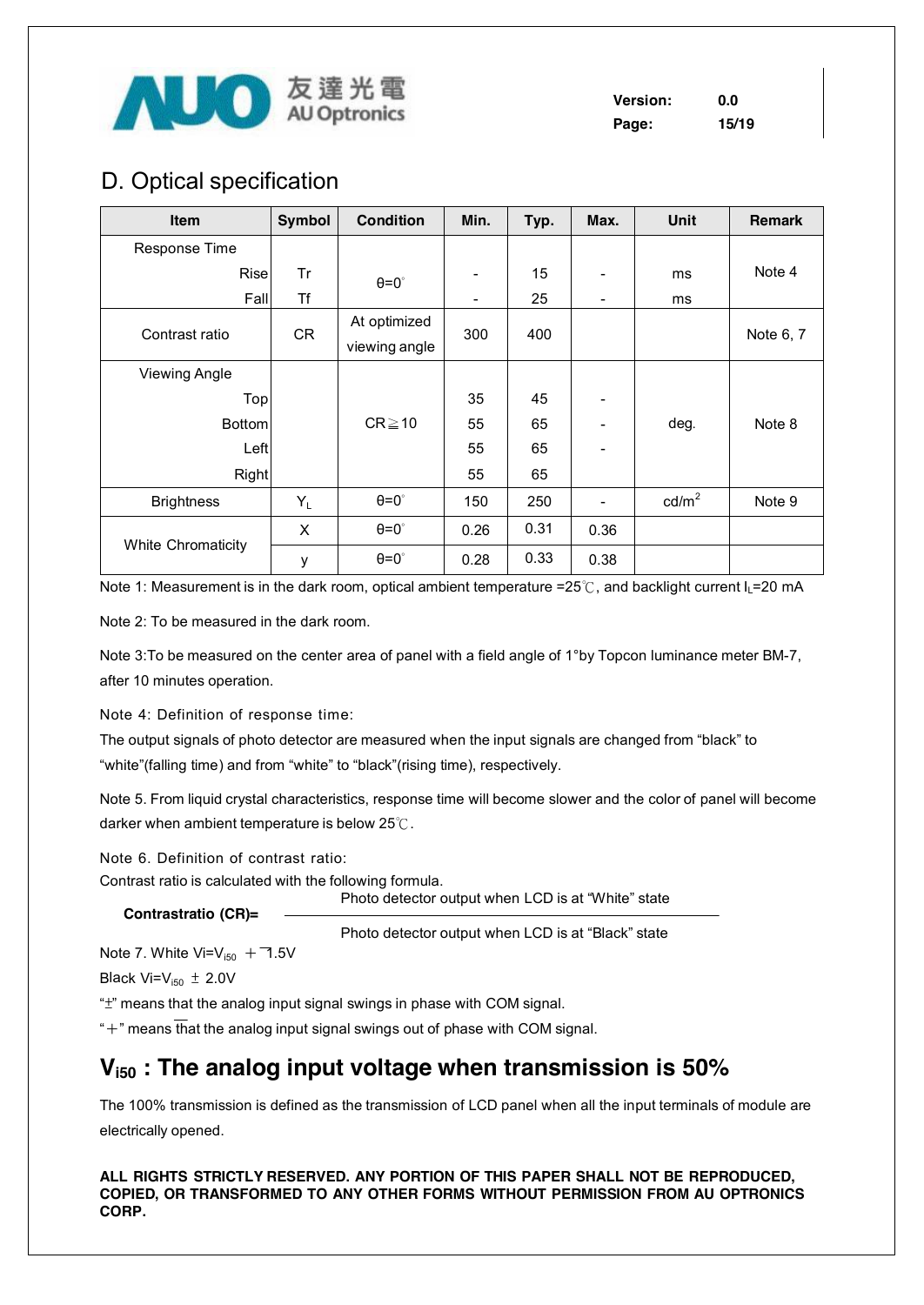

| <b>Version:</b> | 0.0   |
|-----------------|-------|
| Page:           | 16/19 |



Note 8. Definition of viewing angle: refer to figure as below.

Note 9. Measured at the center area of the panel when all the input terminals of LCD panel are electrically opened.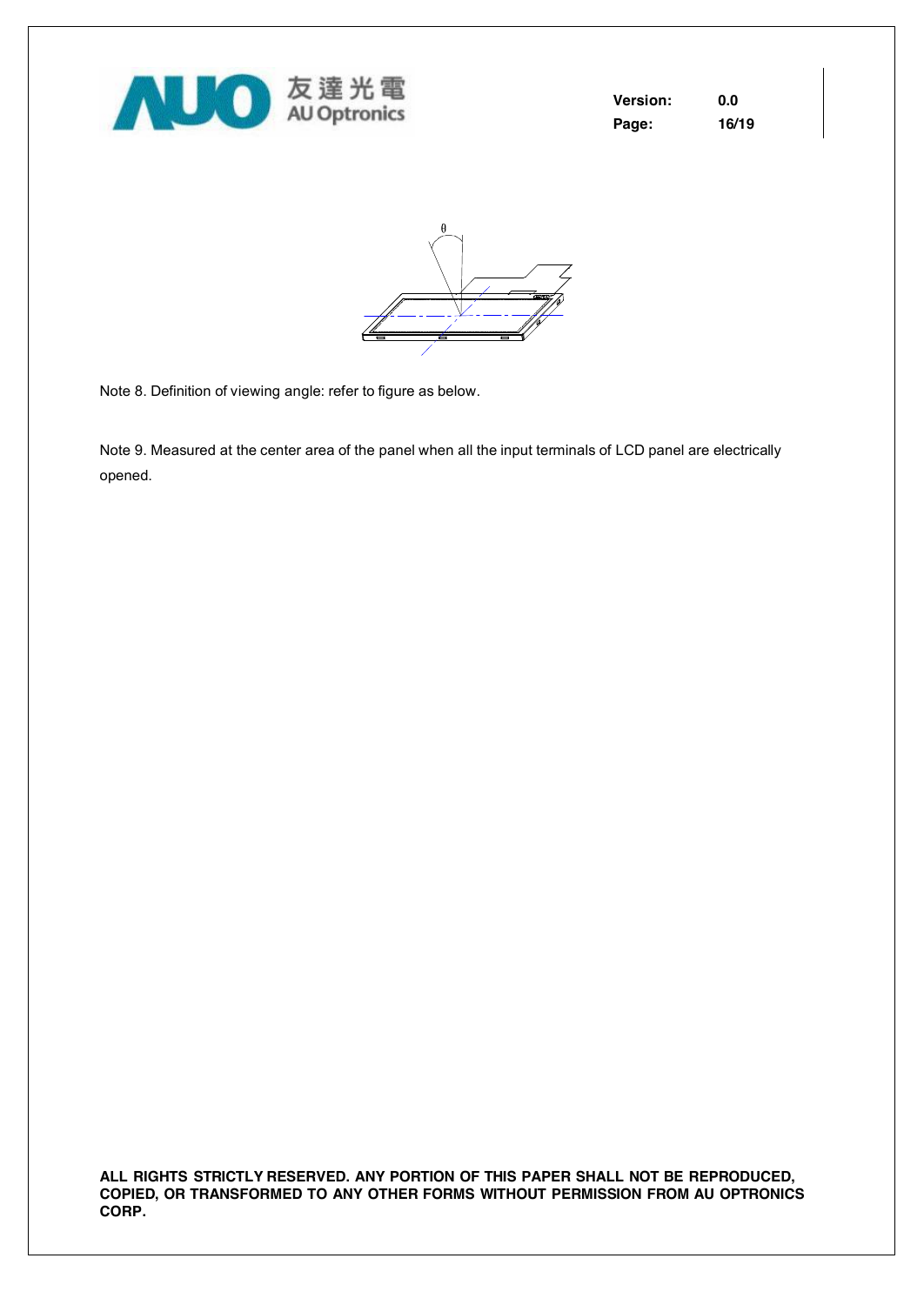

**Version: 0.0 Page: 17/19** 

## E. Reliability test items:

| No.            | <b>Test items</b>                                                       | <b>Conditions</b>                                                                                                                                            |                                     | Remark                                                                                                              |
|----------------|-------------------------------------------------------------------------|--------------------------------------------------------------------------------------------------------------------------------------------------------------|-------------------------------------|---------------------------------------------------------------------------------------------------------------------|
| 1              | High Temperature Storage                                                | Ta= $70^{\circ}$ C                                                                                                                                           | 240Hrs                              |                                                                                                                     |
| $\overline{2}$ | Low Temperature Storage                                                 | Ta= $-10^{\circ}$ C                                                                                                                                          | 240Hrs                              |                                                                                                                     |
| 3              | <b>High Ttemperature Operation</b>                                      | Tp= $60^{\circ}$ C                                                                                                                                           | 240Hrs                              |                                                                                                                     |
| 4              | Low Temperature Operation                                               | Ta= $0^{\circ}$ C                                                                                                                                            | 240Hrs                              |                                                                                                                     |
| 5              | High Temperature & High Humidity                                        | Tp= 60℃, 90% RH                                                                                                                                              | 240Hrs                              | Operation                                                                                                           |
| 6              | <b>Heat Shock</b>                                                       | -10°C~70°C/50 cycles 2Hrs/cycle                                                                                                                              |                                     |                                                                                                                     |
| $\overline{7}$ | Electrostatic Discharge                                                 | $±200V,200pF(0\Omega)$ , once for each terminal                                                                                                              |                                     |                                                                                                                     |
| 8<br>9         | Vibration<br><b>High Temperature Storage</b><br><b>Mechanical Shock</b> | Frequency range<br><b>Stoke</b><br>Sweep<br>2 hours for each direction of X, Y, Z<br>Ta= $70^{\circ}$ C<br>100G. 6ms, ±X,±Y,±Z<br>3 times for each direction | $10 - 55$ Hz<br>1.5mm<br>10~55~10Hz | Non-operation<br>JIS C7021,<br>$A-10$<br>condition A<br>$240$ Hre<br>Non-operation<br>JIS C7021,<br>A-7 condition C |
| 10             | Vibration (With Carton)                                                 | Random vibration:<br>$0.015G^2$ /Hz from 5~200Hz<br>-6dB/Octave from 200~500Hz                                                                               |                                     | IEC 68-34                                                                                                           |
| 11             | Drop (With Carton)                                                      | Height: 60cm<br>1 corner, 3 edges, 6 surfaces                                                                                                                |                                     |                                                                                                                     |

Note 1: Ta: Ambient Temperature.

Note 2: Squarely inspect all LCD function before and after ambient environment test.

Note3: In the standard conditions, there is not display function NG issue occurred. All the cosmetic specification is judged before the reliability stress.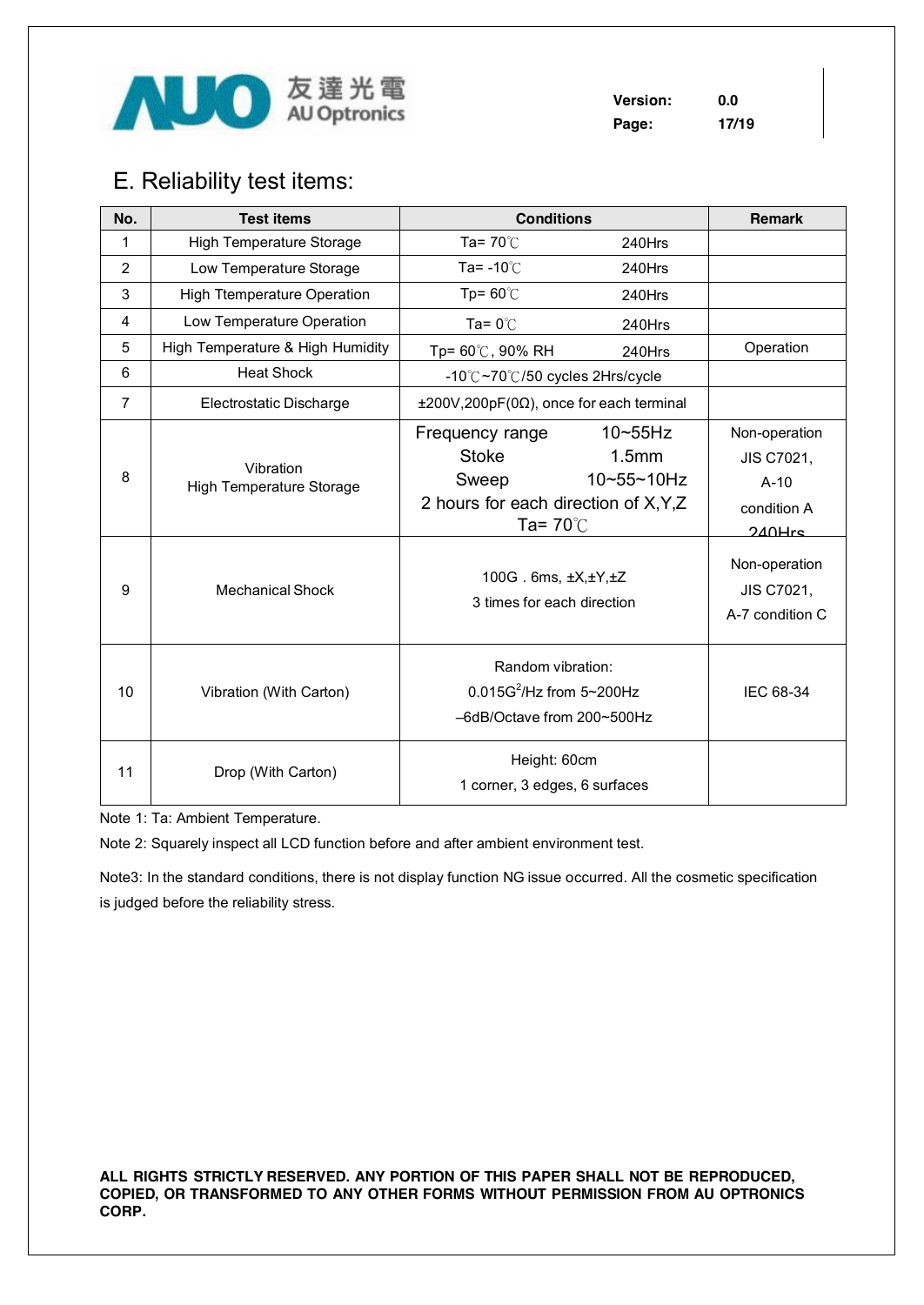

**Version: 0.0 Page: 18/19** 

## F. Packing Form

**TBD**